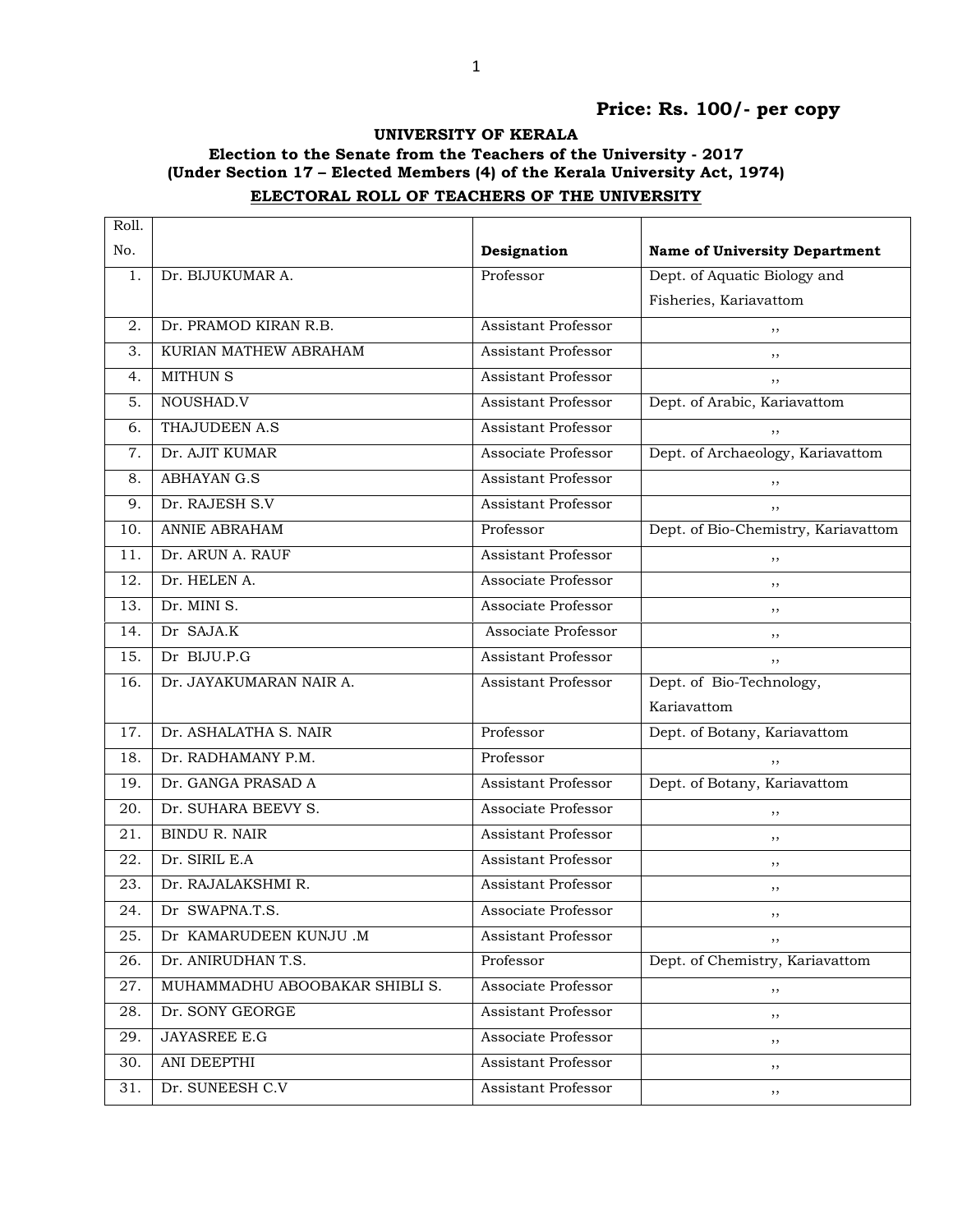| 32. | Dr. GANESH.C                 | Professor                  | Dept of Commerce, Kariavattom                 |
|-----|------------------------------|----------------------------|-----------------------------------------------|
| 33. | RESIA BEEGAM S.              | Professor                  | ,,                                            |
| 34. | RAJU G.                      | Professor                  | ,,                                            |
| 35. | <b>GABRIEL SIMON THATTIL</b> | Associate Professor        | ,,                                            |
| 36. | AJI S.                       | <b>Assistant Professor</b> | Dept of Computer science,<br>Kariavattom      |
| 37. | MUHAMMAD NOORUL MUBARAK D.   | <b>Assistant Professor</b> | , ,                                           |
| 38. | <b>MADHU S. NAIR</b>         | <b>Assistant Professor</b> | ,,                                            |
| 39. | PHILOMINA SIMON              | <b>Assistant Professor</b> | ,,                                            |
| 40. | Dr. MOHANACHANDRAN NAIR P.   | Professor                  | Dept of Demography, Kariavattom               |
| 41. | PREETHI K.                   | <b>Assistant Professor</b> | ,,                                            |
| 42. | Dr. ANIL CHANDRAN.S          | <b>Assistant Professor</b> | ,,                                            |
| 43. | Dr. PRASAD A.K.              | Associate Professor        | Dept of Economics, Kariavattom                |
| 44. | Dr. MANJU S. NAIR            | Associate Professor        | ,,                                            |
| 45. | SIDDIK.R                     | <b>Assistant Professor</b> | ,,                                            |
| 46. | Dr. ANITHA.V                 | Associate Professor        | Dept of Economics, Kariavattom                |
| 47. | Dr. ABDUL SALIM.A            | Professor                  | ,,                                            |
| 48. | Dr. THERESA SUSAN A.         | Associate Professor        | Dept of Education, Thycadu                    |
| 49. | Dr. GEETHA JANET VITUS       | <b>Assistant Professor</b> | ,,                                            |
| 50. | Dr. ASHA J.V.                | <b>Assistant Professor</b> | ,,                                            |
| 51. | BINDU D.                     | <b>Assistant Professor</b> | ,,                                            |
| 52. | Dr. BINDU R.L.               | Associate Professor        | ,,                                            |
| 53. | Dr SAMEER BABU.M.            | <b>Assistant Professor</b> | ,,                                            |
| 54. | SINDHYA V                    | <b>Assistant Professor</b> | ,,                                            |
| 55. | Dr DIVYA C SENAN.            | Assistant Professor        | ,,                                            |
| 56. | Dr. JAYASREE G.S.            | Professor                  | Institute of English, Palayam                 |
| 57. | <b>JAMUNA B.S.</b>           | Professor                  | ,,                                            |
| 58. | MEENA T. PILLAI.             | Professor                  | ,,                                            |
| 59. | Dr. HARIHARAN B.             | Professor                  | ,,                                            |
| 60. | Dr. SUJA KURUP P.L           | Assistant Professor        | ,,                                            |
| 61. | VISHNU NARAYANAN             | Assistant Professor        | ,,                                            |
| 62. | Dr. LAKSHMI SUKUMAR          | <b>Assistant Professor</b> | ,,                                            |
| 63. | Dr. SABU JOSEPH              | Associate Professor        | Dept of Environmental Science,<br>Kariavattom |
| 64. | Dr. JAYA D.S.                | Associate Professor        | ,,                                            |
| 65. | Dr. SALOM GNANA THANGA V.    | Associate Professor        | ,,                                            |
| 66. | MANOJ CHANGAT                | Professor                  | Dept of Futures Studies,<br>Kariavattom       |
| 67. | SATHEESH KUMAR.K             | Assistant Professor        | ,,                                            |
| 68. | THARA PRABHAKARAN            | <b>Assistant Professor</b> | ,,                                            |
| 69. | Dr CHRISTABELL P.J           | <b>Assistant Professor</b> | ,,                                            |
| 70. | Dr .BINOJ KUMAR R.B.         | Associate Professor        | Dept of Geology, Kariavattom                  |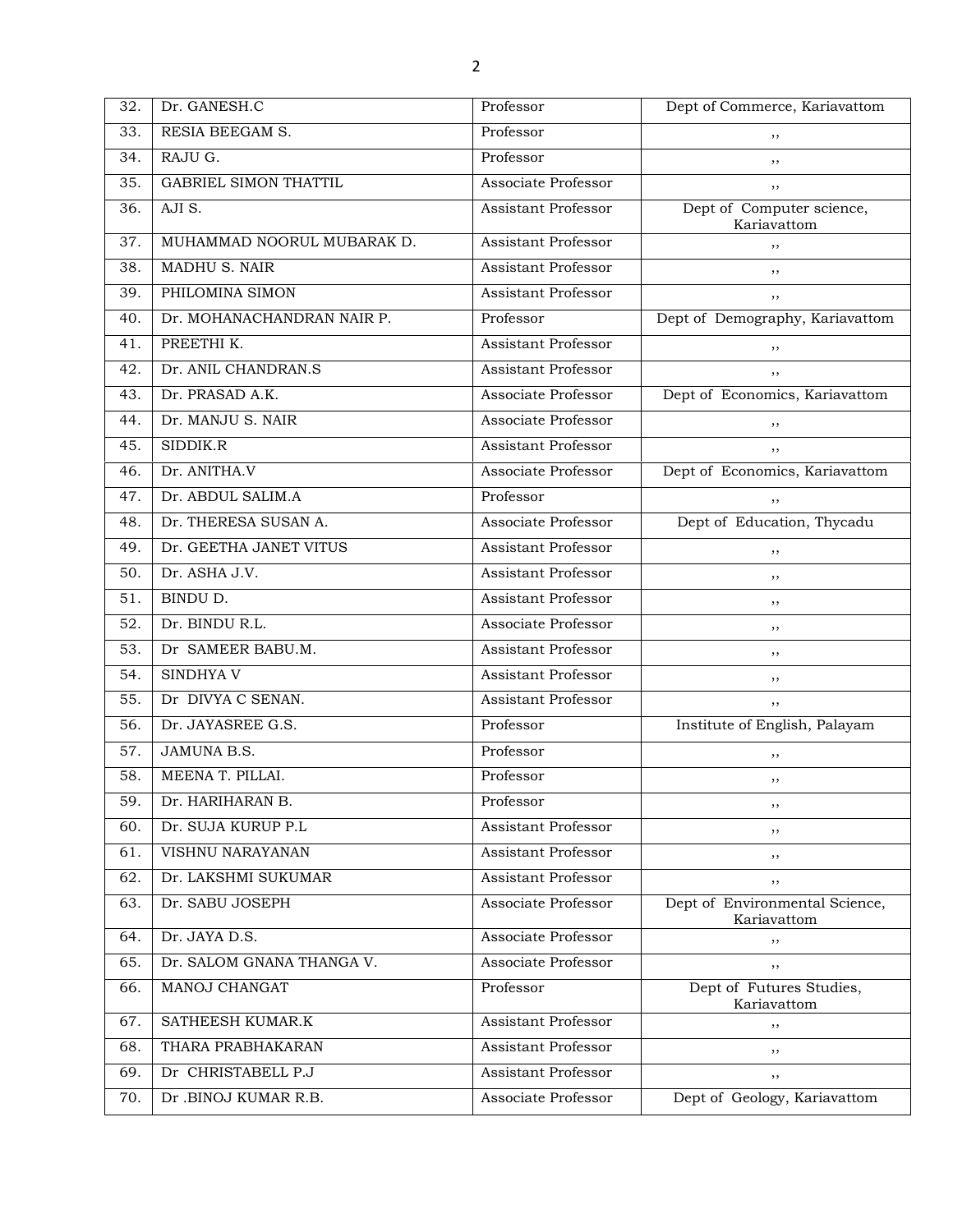| 71.  | Dr .RAJESH REGHUNATH     | Assistant Professor        | Dept of Geology, Kariavattom                |
|------|--------------------------|----------------------------|---------------------------------------------|
| 72.  | Dr. SHAJI E              | <b>Assistant Professor</b> | ,,                                          |
| 73.  | KUMAR S.N.               | Associate Professor        | ,,                                          |
| 74.  | PRADEEP KUMAR A.P.       | Associate Professor        | ,,                                          |
| 75.  | <b>SAJIN KUMAR K.S</b>   | <b>Assistant Professor</b> | ,,                                          |
| 76.  | Anilkumar.Y              | <b>Assistant Professor</b> | ,,                                          |
| 77.  | Dr. SUCHITH C.S.         | <b>Assistant Professor</b> | Dept of Hindi, Kariavattom                  |
| 78.  | Dr. JAYACHANDRAN R       | Associate Professor        | ,,                                          |
| 79.  | Dr. SATHISH V.           | Associate Professor        | Dept of History, Kariavattom                |
| 80.  | <b>SAJNA A</b>           | <b>Assistant Professor</b> | ,,                                          |
| 81.  | Dr JINIMON P             | <b>Assistant Professor</b> | ,,                                          |
| 82.  | AJAYAKUMAR P.P.          | Associate Professor        | Institute of Distance Education,<br>Palayam |
| 83.  | Dr .ASHA.V               | Professor                  | ,,                                          |
| 84.  | Dr.ZEENATH K.S.          | Associate Professor        | ,,                                          |
| 85.  | Dr. SHEEJA S.R.          | <b>Assistant Professor</b> | ,,                                          |
| 86.  | Dr. UNNIKRISHNAN A.M.    | <b>Assistant Professor</b> | ,,                                          |
| 87.  | Dr. AJITHA S.            | <b>Assistant Professor</b> | ,,                                          |
| 88.  | LAL C.A                  | Associate Professor        | ,,                                          |
| 89.  | Dr NAZEEB S              | Assistant Professor        | ,,                                          |
| 90.  | Dr SURESH KUMAR K S      | <b>Assistant Professor</b> | ,,                                          |
| 91.  | Dr BALU B                | <b>Assistant Professor</b> | ,,                                          |
| 92.  | MUSHTHAQ AHAMMED K       | <b>Assistant Professor</b> | ,,                                          |
| 93.  | Dr VASANTHAGOPAL R       | <b>Assistant Professor</b> | ,,                                          |
| 94.  | ROSE MARY GEORGE         | <b>Assistant Professor</b> | ,,                                          |
| 95.  | <b>INDU K.V</b>          | <b>Assistant Professor</b> | ,,                                          |
| 96.  | Dr RAJAN T.K             | <b>Assistant Professor</b> | ,,                                          |
| 97.  | Dr DEEPAK K.R            | <b>Assistant Professor</b> | $, \,$                                      |
| 98.  | Dr SUJA S                | Assistant Professor        | ,,                                          |
| 99.  | Dr VENUMOHAN S           | <b>Assistant Professor</b> | Institute of Distance Education,<br>Palayam |
| 100. | Dr SHAJI.A.              | Assistant Professor        | ,,                                          |
| 101. | Dr CHANDRASEKAR K.S.     | Professor                  | ,,                                          |
| 102. | Dr AMBEESHMON.S.         | Assistant Professor        | ,,                                          |
| 103. | AMPOTTI A.K.             | Assistant Professor        | Dept of Islamic Studies,<br>Kariavattom     |
| 104. | <b>ASHARAF A.</b>        | <b>Assistant Professor</b> | ,,                                          |
| 105. | DR HARIKUMAR M.S         | <b>Assistant Professor</b> | Dept of Journalism, Kariavattom             |
| 106. | MAGGIE J                 | Assistant Professor        | ,,                                          |
| 107. | <b>SURESH K.S</b>        | <b>Assistant Professor</b> | ,,                                          |
| 108. | Dr LALMOHAN.P            | Assistant Professor        | ,,                                          |
| 109. | Dr .BISMI GOPALAKRISHNAN | Assistant Professor        | Dept of LAW, Kariavattom                    |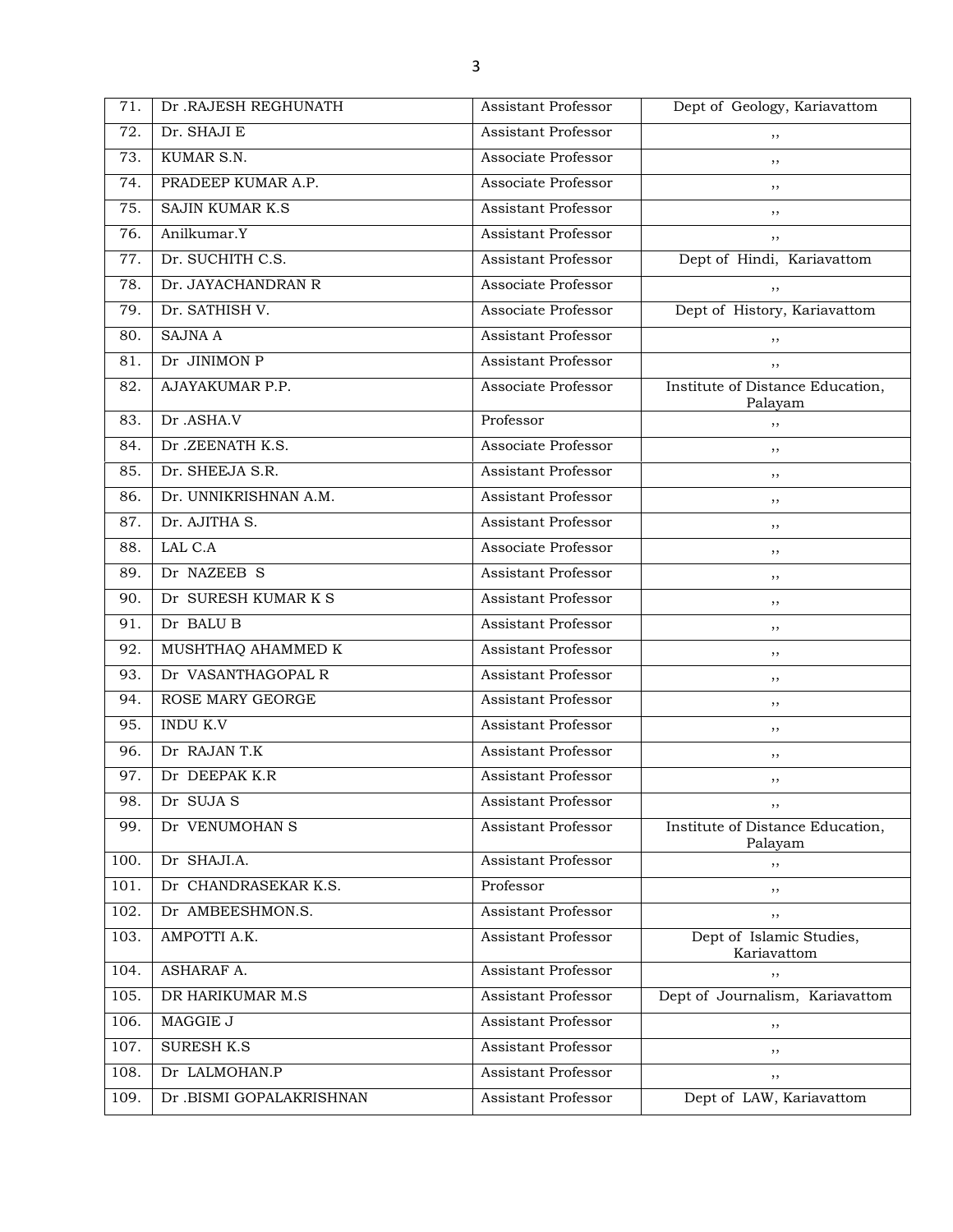| 110. | SINDHU THULASEEDHARAN.    | Assistant Professor              | Dept of LAW, Kariavattom                            |
|------|---------------------------|----------------------------------|-----------------------------------------------------|
| 111. | Dr MINI DEVI B            | Assistant Professor              | Dept of Library and Information<br>Science, Palayam |
| 112. | Dr. KUNJAMMA S.           | <b>Assistant Professor</b>       | Dept of Linguistics, Kariavattom                    |
| 113. | Dr.ROSE MARY A.           | Assistant Professor              | ,,                                                  |
| 114. | Dr .SHANAVAS S.A.         | <b>Assistant Professor</b>       | ,,                                                  |
| 115. | Dr DARWIN L               | <b>Assistant Professor</b>       | ,,                                                  |
| 116. | Dr PREMAS                 | <b>Assistant Professor</b>       | ,,                                                  |
| 117. | Dr. PRASAD C.R.           | Professor                        | Dept of Malayalam, Kariavattom                      |
| 118. | Dr .SASIKUMAR B.V         | Associate Professor              | ,,                                                  |
| 119. | PADMA RAO G.              | Professor                        | ,,                                                  |
| 120. | Dr SHEEBA M KURIAN        | Assistant Professor              | ,,                                                  |
| 121. | Dr SIDDEEK M.A            | <b>Assistant Professor</b>       | ,,                                                  |
| 122. | Dr SEEMA JEROME           | <b>Assistant Professor</b>       | ,,                                                  |
| 123. | Dr SHIFA S                | Associate Professor              | ,,                                                  |
| 124. | Dr. SURESH SINGH G.       | Professor                        | Dept of Mathematics, Kariavattom                    |
| 125. | Dr. RAMESH KUMAR P.       | <b>Assistant Professor</b>       | Dept of Mathematics, Kariavattom                    |
| 126. | THALMI B.                 | <b>Assistant Professor</b>       | ,,                                                  |
| 127. | <b>MANJU V.N</b>          | <b>Assistant Professor</b>       | ,,                                                  |
| 128. | Dr GOPCHANDRAN K.G        | Associate Professor              | Dept of Opto-Electronics,<br>Kariavattom            |
| 129. | Dr MAHADEVAN PILLAI V.P   | Professor                        | ,,                                                  |
| 130. | Dr. YAMUNA A.             | Assistant Professor              | ,,                                                  |
| 131. | DR SUDHEER S.K            | <b>Assistant Professor</b>       | ,,                                                  |
| 132. | SANKARARAMAN S            | <b>Assistant Professor</b>       | ,,                                                  |
| 133. | Dr REJANI R S             | <b>Assistant Professor</b>       | ORI & MSS Library, Kariavattom                      |
| 134. | Dr SAINABA M              | <b>Assistant Professor</b>       | ,,                                                  |
| 135. | Dr BEENA ISAAC            | Associate Professor              | Dept of Philosophy, Kariavattom                     |
| 136. | Dr BINU G BHEEMNATH       | Assistant Professor              | , ,                                                 |
| 137. | Dr VENU K.K.              | Director (Physical<br>Education) | Dept of Physical Education,<br>Palayam              |
| 138. | Dr .BIJU V.               | <b>Assistant Professor</b>       | Dept of Physics, Kariavattom                        |
| 139. | <b>JAWAHAR I.N.</b>       | Assistant Professor              | $, \,$                                              |
| 140. | Dr SIBI K. S              | <b>Assistant Professor</b>       | ,,                                                  |
| 141. | Dr SUBODH G               | <b>Assistant Professor</b>       | ,,                                                  |
| 142. | <b>SHAJI VARKEY</b>       | Associate Professor              | Dept of Politics, Kariavattom                       |
| 143. | SAJAD IBRAHIM K.M.        | Associate Professor              | ,,                                                  |
| 144. | Dr. JOSUKUTTY C.A.        | Assistant Professor              | ,,                                                  |
| 145. | ANU UNNY                  | Assistant Professor              | ,,                                                  |
| 146. | Dr SURESH R               | Assistant Professor              | ,,                                                  |
| 147. | Dr JOSEPH ANTONY          | Assistant Professor              | $, \,$                                              |
| 148. | Dr SAMUEL JACOB KURUVILLA | <b>Assistant Professor</b>       | ,,                                                  |